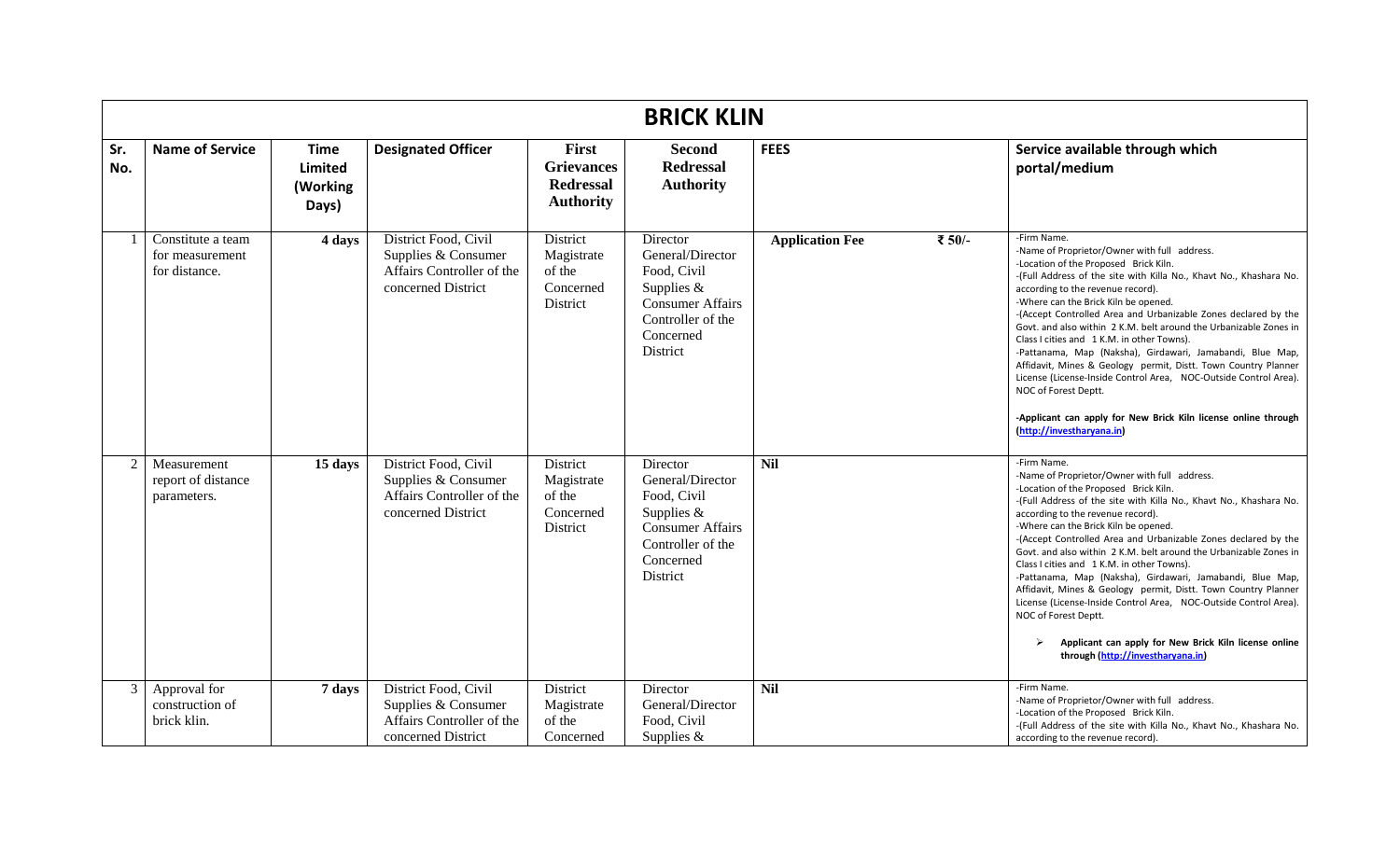|                |                                                   |                                           |                                                                                                | District                                                           | <b>Consumer Affairs</b><br>Controller of the<br>Concerned<br>District                                                              |                                                                                                                                                                            | -Where can the Brick Kiln be opened.<br>-(Accept Controlled Area and Urbanizable Zones declared by the<br>Govt. and also within 2 K.M. belt around the Urbanizable Zones in<br>Class I cities and 1 K.M. in other Towns).<br>-Pattanama, Map (Naksha), Girdawari, Jamabandi, Blue Map,<br>Affidavit, Mines & Geology permit, Distt. Town Country Planner<br>License (License-Inside Control Area, NOC-Outside Control Area).<br>NOC of Forest Deptt.<br>Applicant can apply for New Brick Kiln license online through<br>(http://investharyana.in) |
|----------------|---------------------------------------------------|-------------------------------------------|------------------------------------------------------------------------------------------------|--------------------------------------------------------------------|------------------------------------------------------------------------------------------------------------------------------------|----------------------------------------------------------------------------------------------------------------------------------------------------------------------------|----------------------------------------------------------------------------------------------------------------------------------------------------------------------------------------------------------------------------------------------------------------------------------------------------------------------------------------------------------------------------------------------------------------------------------------------------------------------------------------------------------------------------------------------------|
|                | Selling Bricks.                                   | 7 days                                    | District Food, Civil<br>Supplies & Consumer<br>Affairs Controller of the<br>concerned District | District<br>Magistrate<br>of the<br>Concerned<br>District          | Director<br>General/Director<br>Food, Civil<br>Supplies &<br><b>Consumer Affairs</b><br>Controller of the<br>Concerned<br>District | <b>Security Fee</b><br>₹ 5000/-<br>License/Renewal Fee ₹ 2000/-<br>Per Year<br>(Security fee and License Fee<br>5000+2000 will be deposited after<br>approval of license). | -Haryana Pollution Control Board Consent and GST Registration<br>Certificate.<br>Applicant can apply for New Brick Kiln license online through<br>(http://investharyana.in)                                                                                                                                                                                                                                                                                                                                                                        |
|                |                                                   |                                           |                                                                                                |                                                                    | <b>LEGAL METROLOGY</b>                                                                                                             |                                                                                                                                                                            |                                                                                                                                                                                                                                                                                                                                                                                                                                                                                                                                                    |
|                |                                                   |                                           |                                                                                                |                                                                    |                                                                                                                                    |                                                                                                                                                                            |                                                                                                                                                                                                                                                                                                                                                                                                                                                                                                                                                    |
| Sr.<br>No.     | <b>Name of Service</b>                            | <b>Time</b><br><b>Limited</b><br>(Working | <b>Designated Officer</b>                                                                      | First<br><b>Grievances</b><br><b>Redressal</b><br><b>Authority</b> | <b>Second</b><br><b>Redressal</b><br><b>Authority</b>                                                                              | <b>FEES</b>                                                                                                                                                                | Service available through which<br>portal/medium                                                                                                                                                                                                                                                                                                                                                                                                                                                                                                   |
|                | <b>Issuance Licence</b><br>of Dealer (128<br>B)   | Days)<br>$\overline{30}$ days             | Deputy Controller<br>Legal Metrology                                                           | Controller<br>Legal<br>Metrology                                   | Administrative<br>Secretary of the<br>Department.                                                                                  | 1000                                                                                                                                                                       | lm.haryanafood.gov.in/lm/default.aspx                                                                                                                                                                                                                                                                                                                                                                                                                                                                                                              |
| $\overline{2}$ | Renewal of<br>Licence of<br>Dealer (128 C)        | 30 days                                   | Deputy Controller<br>Legal Metrology                                                           | Controller<br>Legal<br>Metrology                                   | Administrative<br>Secretary of the<br>Department.                                                                                  | 1000                                                                                                                                                                       | lm.haryanafood.gov.in/lm/default.aspx                                                                                                                                                                                                                                                                                                                                                                                                                                                                                                              |
| 3              | <b>Issuance Licence</b><br>of Repairer (128<br>D) | 30 days                                   | Deputy Controller<br>Legal Metrology                                                           | Controller<br>Legal<br>Metrology                                   | Administrative<br>Secretary of the<br>Department.                                                                                  | 2000                                                                                                                                                                       | lm.haryanafood.gov.in/lm/default.aspx                                                                                                                                                                                                                                                                                                                                                                                                                                                                                                              |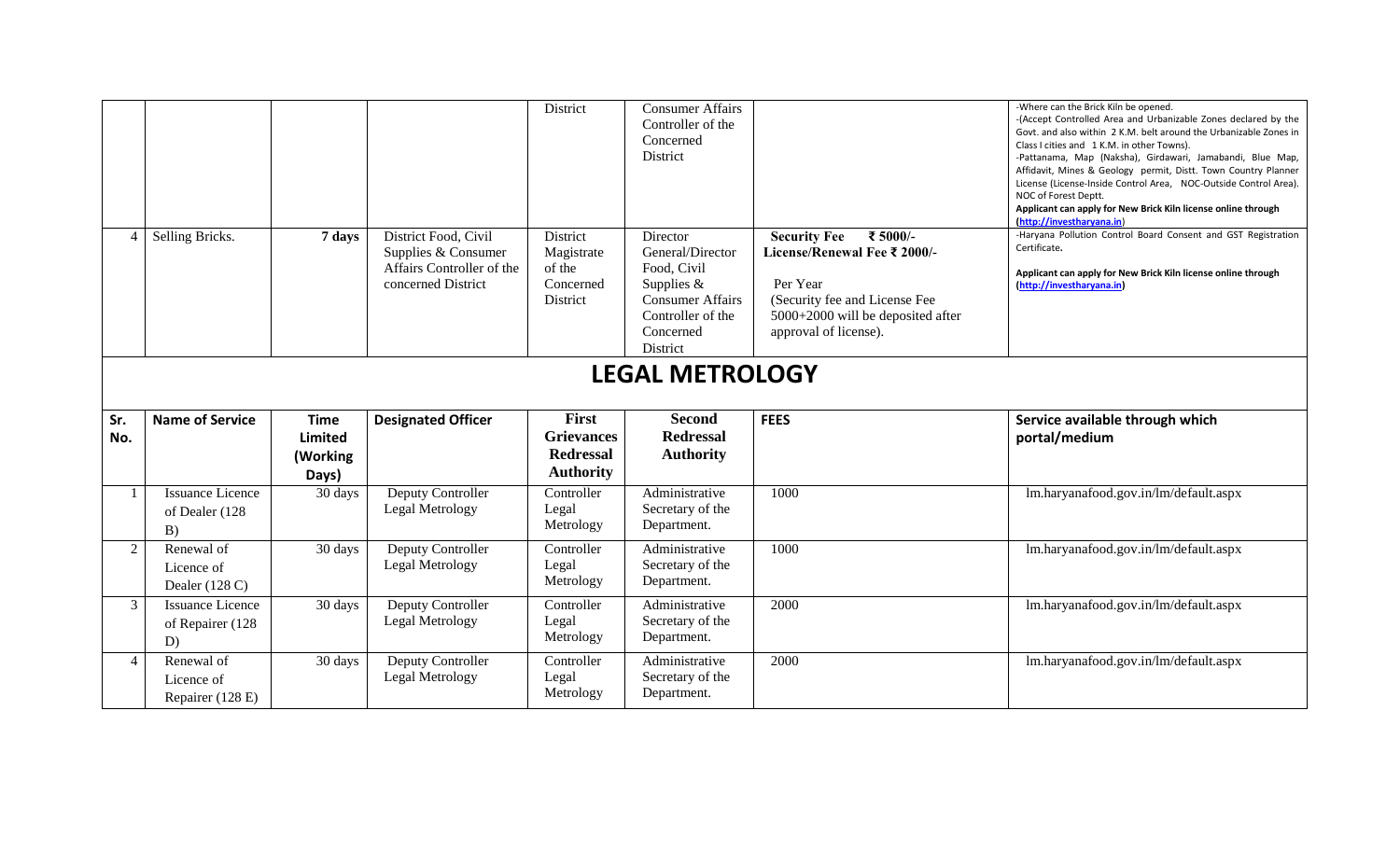|          | Issuance of<br>Licence of<br>Manufacturer | 30 days | Deputy Controller<br>Legal Metrology | Controller<br>Legal<br>Metrology | Administrative<br>Secretary of the<br>Department. | 5000            | lm.haryanafood.gov.in/lm/default.aspx |
|----------|-------------------------------------------|---------|--------------------------------------|----------------------------------|---------------------------------------------------|-----------------|---------------------------------------|
|          | (128 F)                                   |         |                                      |                                  |                                                   |                 |                                       |
| $\sigma$ | Renewal of                                | 30 days | Deputy Controller                    | Controller                       | Administrative                                    | 5000            | lm.haryanafood.gov.in/lm/default.aspx |
|          | Licence                                   |         | Legal Metrology                      | Legal                            | Secretary of the                                  |                 |                                       |
|          | Manufacturer                              |         |                                      | Metrology                        | Department.                                       |                 |                                       |
|          | $(128 \text{ G})$                         |         |                                      |                                  |                                                   |                 |                                       |
|          | Registration of                           | 30 days | Deputy Controller                    | Controller                       | Administrative                                    | 500 per service | lm.haryanafood.gov.in/lm/default.aspx |
|          | Packer/                                   |         | Legal Metrology                      | Legal                            | Secretary of the                                  |                 |                                       |
|          | Manufacturer/                             |         |                                      | Metrology                        | Department.                                       |                 |                                       |
|          | Importer $(128 H)$                        |         |                                      |                                  |                                                   |                 |                                       |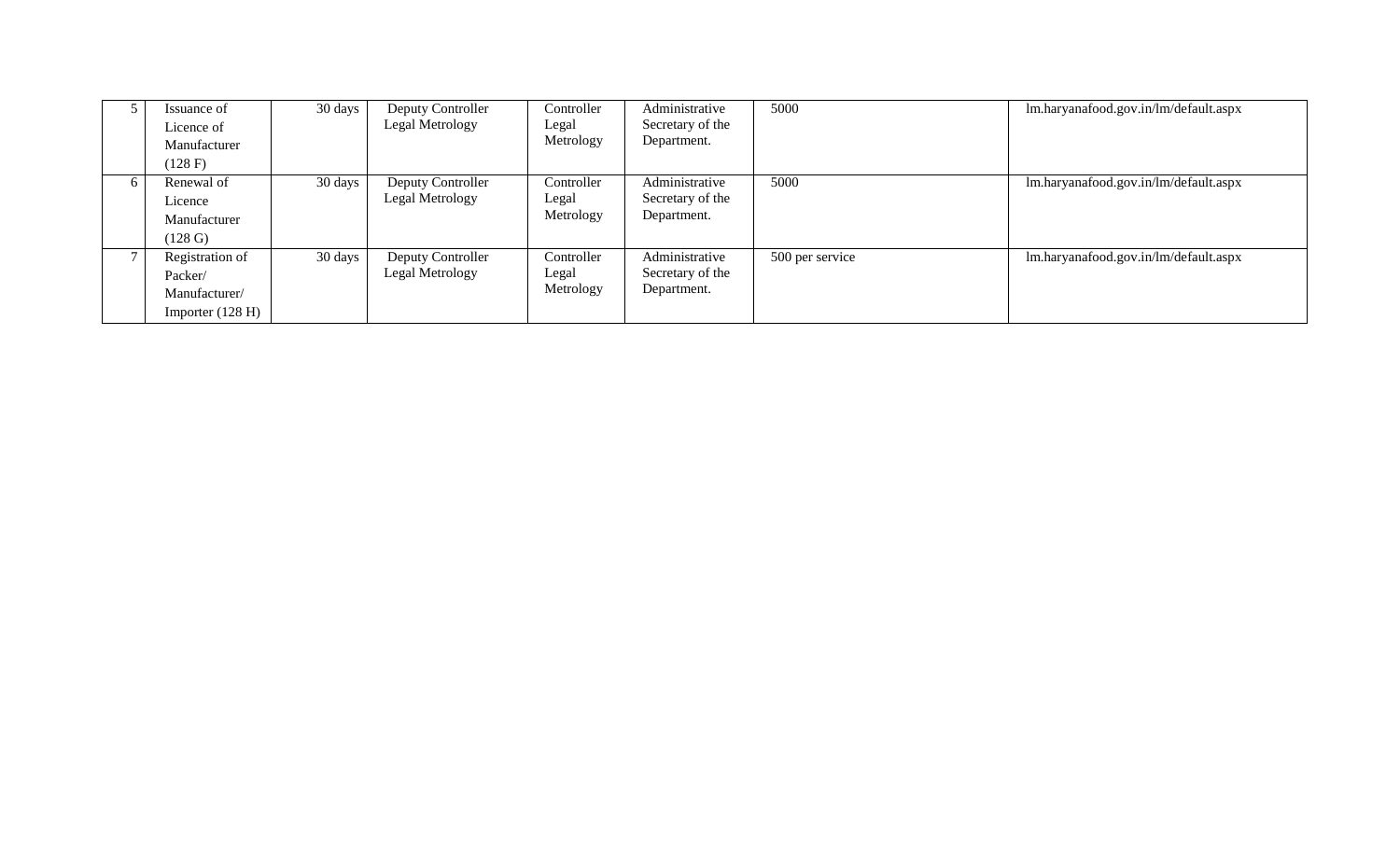|                |                                                                   |                                                    |                                                               |                                                                           | <b>PDS</b>                                            |             |                            |                          |                     |                                                                                                                                                                                        |
|----------------|-------------------------------------------------------------------|----------------------------------------------------|---------------------------------------------------------------|---------------------------------------------------------------------------|-------------------------------------------------------|-------------|----------------------------|--------------------------|---------------------|----------------------------------------------------------------------------------------------------------------------------------------------------------------------------------------|
| Sr.<br>No.     | <b>Name of Service</b>                                            | <b>Time</b><br><b>Limited</b><br>(Working<br>Days) | <b>Designated Officer</b>                                     | <b>First</b><br><b>Grievances</b><br><b>Redressal</b><br><b>Authority</b> | <b>Second</b><br><b>Redressal</b><br><b>Authority</b> | <b>FEES</b> |                            |                          |                     | Service available through which<br>portal/medium                                                                                                                                       |
| 1              | of<br>Issue<br>new<br>card<br>ration<br>on<br>receipt of<br>$D-I$ | 22 days                                            | Inspector concerned /<br>Assistant Food &<br>Supplies Officer | District<br>Food Civil<br>Supplies $&$                                    | <b>Worthy Deputy</b><br>Commissioner                  | Sr.<br>No.  | Ration<br>card<br>category | Ration<br>Card<br>Colour | Departmental<br>Fee | - ID Proof<br>- Proof of Identity<br>- Aadhaar card is compulsory.<br>- Proof of residence (any one):                                                                                  |
|                | i.e.<br>form<br><b>Application Form</b><br>for all Categories     |                                                    |                                                               | Consumer<br><b>Affairs</b><br>Controller                                  |                                                       | 1.          | APL                        | Green                    | ₹.∞                 | - Electricity bill, Self undertaking application duly signed with<br>Photograph, Telephone Bill, NOC from landlord with ID proof, Rent                                                 |
|                |                                                                   |                                                    |                                                               |                                                                           |                                                       | 2.          | OPH                        | Khaki                    | ₹.,                 | Agreement, Water bill. Voter ID/ Passport/ Drawing license.                                                                                                                            |
|                |                                                                   |                                                    |                                                               |                                                                           |                                                       | 3.          | BPL-PH                     | Yellow                   | ₹ 10/               | -New ration cards for all the categories are to be issued through<br>online Ration Cards Management System i.e. ePDS                                                                   |
|                |                                                                   |                                                    |                                                               |                                                                           |                                                       | 4.          | AAY                        | Pink                     | ₹.                  | (http://164.100.58.64/HRY/epds/#).<br>or the beneficiaries can apply online from anywhere through                                                                                      |
|                |                                                                   |                                                    |                                                               |                                                                           |                                                       |             |                            |                          |                     | SARAL Portal (http://saralharyana.gov.in/) or at CSC, e-Disha and<br>Atal Seva Kendra.                                                                                                 |
| $\overline{2}$ | Issuance of new<br>ration card<br>on                              | 15 days                                            | Inspector concerned /<br>Assistant Food &                     | District<br>Food Civil                                                    | <b>Worthy Deputy</b><br>Commissioner                  |             |                            |                          |                     | -ID Proof:<br>-Proof of Identity<br>- Aadhaar card is compulsory.                                                                                                                      |
|                | of<br>receipt                                                     |                                                    | Supplies Officer                                              | Supplies $&$                                                              |                                                       | Sr.         | Ration                     | Ration                   | Departmental        | -Proof of residence (any one):                                                                                                                                                         |
|                | surrender<br>certificate                                          |                                                    |                                                               | Consumer<br>Affairs                                                       |                                                       | No.         | card<br>category           | Card<br>Colour           | Fee                 | Electricity bill, Self undertaking duly signed with Photograph,<br>Telephone Bill, NOC from landlord with ID proof, Rent Agreement,<br>Water bill. Voter ID/ Passport/ Drawing license |
|                |                                                                   |                                                    |                                                               | Controller                                                                |                                                       | 1.          | APL                        | Green                    | ₹ 20/-              | In addition to this:-<br>-Surrender Certificate.                                                                                                                                       |
|                |                                                                   |                                                    |                                                               |                                                                           |                                                       | 2.          | OPH                        | Khaki                    | ₹ 15/-              | $\alpha$ r                                                                                                                                                                             |
|                |                                                                   |                                                    |                                                               |                                                                           |                                                       | 3.          | BPL-PH                     | Yellow                   | ₹ 10/-              | -Self attested undertaking of the applicant.<br>-New ration cards for all the categories are to be issued through                                                                      |
|                |                                                                   |                                                    |                                                               |                                                                           |                                                       | 4.          | AAY                        | Pink                     | ₹.                  | online Ration Cards Management System i.e. ePDS<br>(http://164.100.58.64/HRY/epds/#).<br>or the beneficiaries can apply online from anywhere through                                   |
|                |                                                                   |                                                    |                                                               |                                                                           |                                                       |             |                            |                          |                     | SARAL Portal (http://saralharyana.gov.in/) or at CSC, e-Disha and<br>Atal Seva Kendra                                                                                                  |
| $\overline{3}$ | of<br>Issuance                                                    | 15 days                                            | Inspector concerned /                                         | District                                                                  | <b>Worthy Deputy</b>                                  | Sr.         | Ration                     | Ration                   | Departmental        | <b>Supporting Documents:</b>                                                                                                                                                           |
|                | duplicate<br>ration                                               |                                                    | Assistant Food &                                              | Food Civil                                                                | Commissioner                                          | No.         | card<br>category           | Card<br>Colour           | Fee                 | A copy of lost ration card<br>Copy of DDR/FIR                                                                                                                                          |
|                | card                                                              |                                                    | Supplies Officer                                              | Supplies $&$                                                              |                                                       |             |                            |                          |                     | (In case of BPL & AAY)                                                                                                                                                                 |
|                |                                                                   |                                                    |                                                               | Consumer                                                                  |                                                       |             |                            |                          |                     | And;                                                                                                                                                                                   |
|                |                                                                   |                                                    |                                                               | Affairs                                                                   |                                                       | 1.          | APL                        | Green                    | ₹ 20/-              | Ration card number,<br>(Computer generated numbers)                                                                                                                                    |
|                |                                                                   |                                                    |                                                               | Controller                                                                |                                                       |             |                            |                          |                     | Self under taking application duly signed.                                                                                                                                             |
|                |                                                                   |                                                    |                                                               |                                                                           |                                                       | 2.          | OPH                        | Khaki                    | ₹.,                 | And;                                                                                                                                                                                   |
|                |                                                                   |                                                    |                                                               |                                                                           |                                                       |             |                            |                          |                     | Proof of residence(any one)                                                                                                                                                            |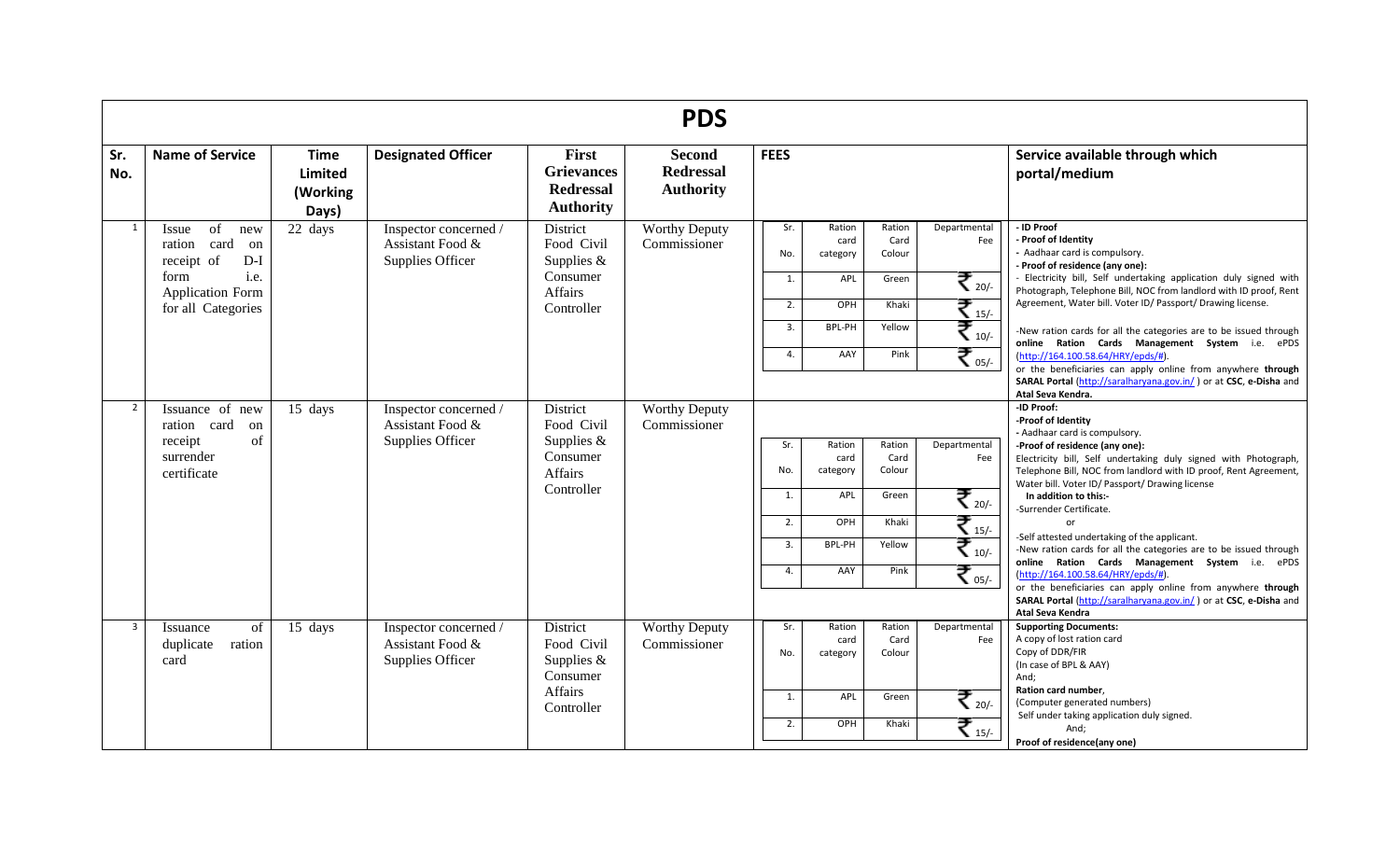| 4              | Inclusion/<br>Deletion<br>of<br>family member          | 15 days | Inspector concerned /<br>Assistant Food &<br>Supplies Officer | District<br>Food Civil<br>Supplies $&$<br>Consumer<br><b>Affairs</b><br>Controller | <b>Worthy Deputy</b><br>Commissioner | BPL-PH<br>₹.,<br>3.<br>Yellow<br>₹.,<br>4.<br>AAY<br>Pink<br>No departmental fee. | Electricity bill, Telephone bill, NOC from landlord with ID proof,<br>Rent Agreement, Water bill, Aadhaar card, Voter ID/ Passport/<br>Drawing license.<br>Duplicate ration cards of all the categories are to be issued<br>through online Ration Cards Management Systemi.e. ePDS<br>(http://164.100.58.64/HRY/epds/#)<br>or the beneficiaries can apply online from anywhere through<br>SARAL Portal (http://saralharyana.gov.in/) or at CSC, e-Disha and<br>Atal Seva Kendra.<br>1. Member Addition.<br>- Proof of Identity<br>- Aadhaar card is compulsory.<br>- Proof of residence (any one):<br>Birth certificate, School Certificate duly signed with Photograph,<br>(in case of ages less than 5 to 7 years);<br>Surrender certificate, Self undertaking duly signed with<br>Photograph.<br>2. Member Deletion.<br>-Self undertaking application form from Head of the family.<br>-Death certificate /Marriage certificate.<br>-For Inclusion/ Deletion in ration cards of all the categories are to<br>be issued through online Ration Cards Management System i.e.<br>ePDS (http://164.100.58.64/HRY/epds/#).<br>-or the beneficiaries can apply online from anywhere through |
|----------------|--------------------------------------------------------|---------|---------------------------------------------------------------|------------------------------------------------------------------------------------|--------------------------------------|-----------------------------------------------------------------------------------|-----------------------------------------------------------------------------------------------------------------------------------------------------------------------------------------------------------------------------------------------------------------------------------------------------------------------------------------------------------------------------------------------------------------------------------------------------------------------------------------------------------------------------------------------------------------------------------------------------------------------------------------------------------------------------------------------------------------------------------------------------------------------------------------------------------------------------------------------------------------------------------------------------------------------------------------------------------------------------------------------------------------------------------------------------------------------------------------------------------------------------------------------------------------------------------------|
| 5 <sub>5</sub> | Change<br>of<br>address<br>within<br>same jurisdiction | 15 days | Inspector concerned /<br>Assistant Food &<br>Supplies Officer | District<br>Food Civil<br>Supplies $&$<br>Consumer<br>Affairs<br>Controller        | <b>Worthy Deputy</b><br>Commissioner | No departmental fee.                                                              | SARAL Portal (http://saralharyana.gov.in/) or at CSC, e-Disha and<br>Atal Seva Kendra.<br><b>Proof of Identity</b><br>- Aadhaar card is compulsory.<br>-Proof of residence (any one):<br>Electricity bill, Self undertaking, Telephone Bill, NOC from landlord<br>with ID proof, Rent Agreement, water bill. Self undertaking duly<br>signed with Photograph Aadhaar card, Voter ID/ Passport/<br>Drawing license.<br>-Change of address in ration cards of all the categories are to be<br>issued through online Ration Cards Management System i.e.<br>ePDS(http://164.100.58.64/HRY/epds/#).<br>-or the beneficiaries can apply online from anywhere through<br>SARALPortal (http://saralharyana.gov.in/) or at CSC, e-Disha and<br>Atal Seva Kendra.                                                                                                                                                                                                                                                                                                                                                                                                                                |
| 6              | Change<br>of<br>address including<br>change of FPS     | 15 days | Inspector concerned /<br>Assistant Food &<br>Supplies Officer | District<br>Food Civil<br>Supplies $&$<br>Consumer<br>Affairs<br>Controller        | Worthy Deputy<br>Commissioner        | No departmental fee.                                                              | -Proof of Identity<br>- Aadhaar card is compulsory.<br>-Proof of residence (any one):<br>Electricity bill, Govt. telephone bill, NOC from landlord with ID<br>proof, Rent Agreement, Water bill, Self undertaking duly signed<br>with Photograph Aadhaar card, Voter ID/ Passport/ Drawing<br>license                                                                                                                                                                                                                                                                                                                                                                                                                                                                                                                                                                                                                                                                                                                                                                                                                                                                                   |